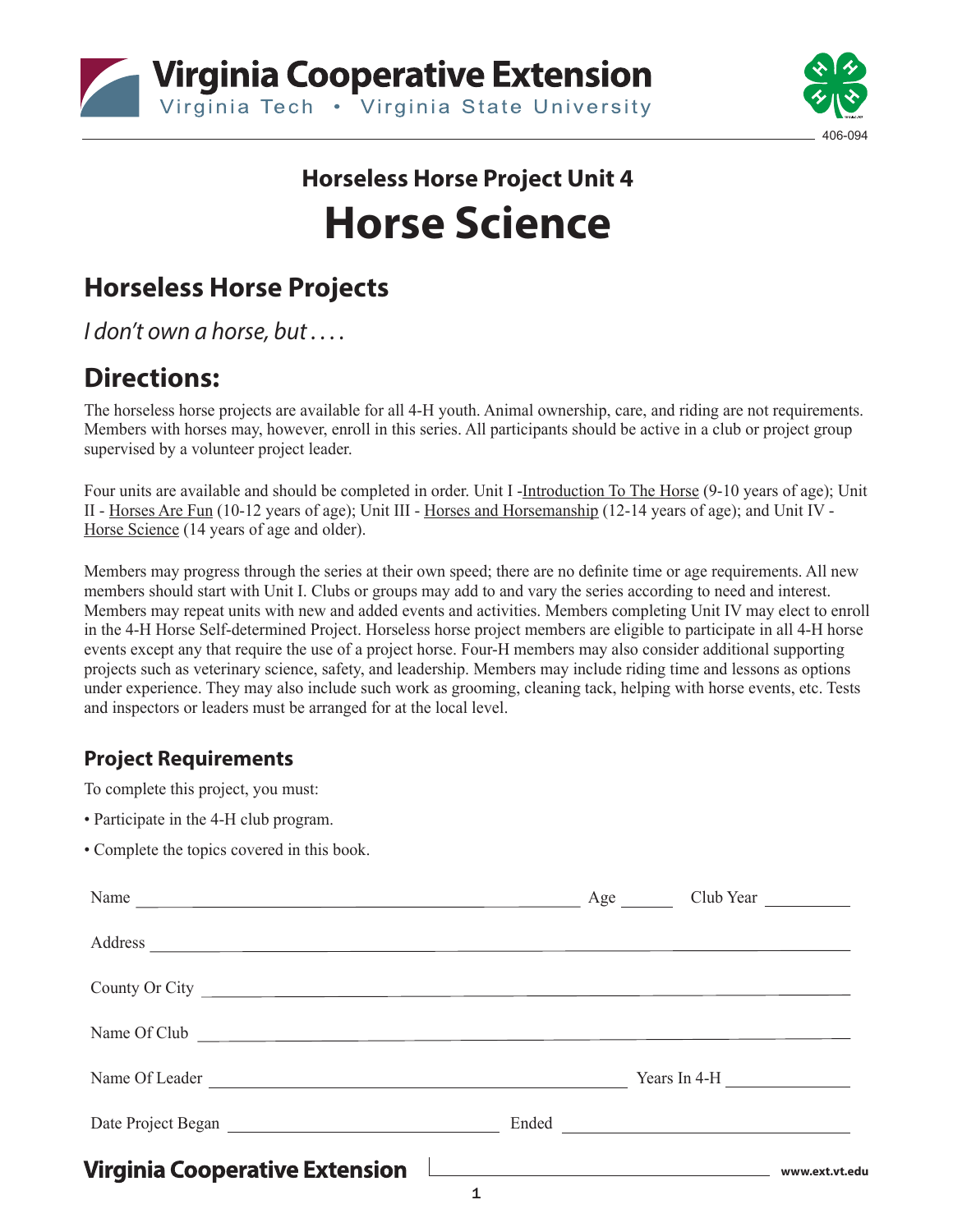### **Section I - Experience** (Minimum of 200 hours in this unit)

A. Work and Study Record

| Month     | Describe type of meeting, study, or work related to horses. | Hours |
|-----------|-------------------------------------------------------------|-------|
| September |                                                             |       |
| October   |                                                             |       |
| November  |                                                             |       |
| December  |                                                             |       |
| January   |                                                             |       |
| February  |                                                             |       |
| March     |                                                             |       |
| April     |                                                             |       |
| May       |                                                             |       |
| June      |                                                             |       |
| July      |                                                             |       |
| August    |                                                             |       |

B. List events you participated in or assisted with (at any level).

This must include at least six of the following: trail ride, handicapped riding, horse show, horse judging contest, horse bowl contest, junior horseman or junior stock contest, horse school or seminar, driving event, dressage event, polo contest, rodeo, steeplechase meet, fox hunt, reining contest, horse race, cutting contest, 4-H Camp, Club Congress, combined training event, roping contest, barrel race, horse sale, demonstration contest, or public speaking contest.

| Date | Event | Location |
|------|-------|----------|
|      |       |          |
|      |       |          |
|      |       |          |
|      |       |          |
|      |       |          |
|      |       |          |

C. Do you regularly read at least two horse magazines? Name them.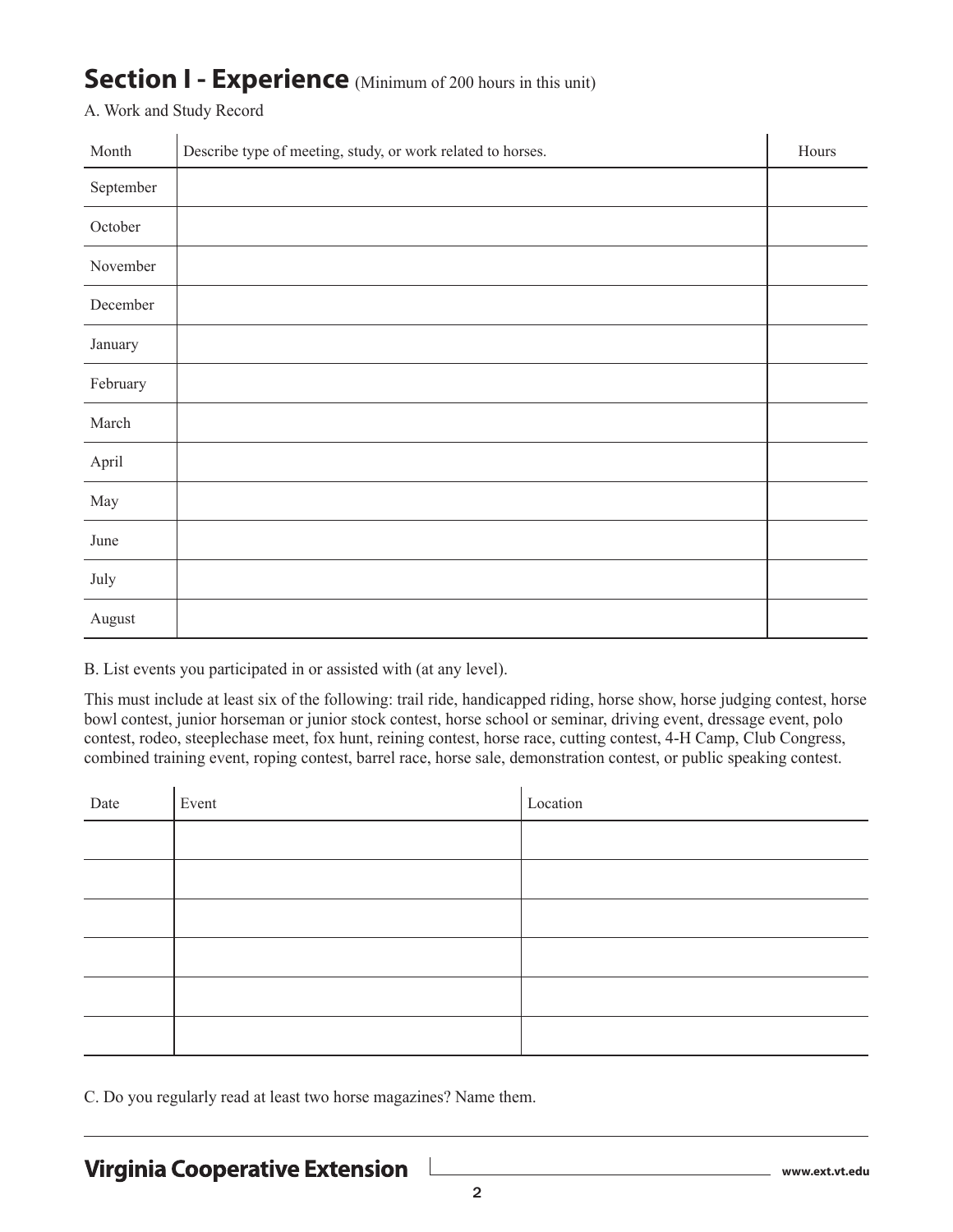D. Read a horse science book. List title and author and write a brief book report.

 $\overline{a}$ 

| E. View at least two horse movies. Name them.                       |                                                                                                                                          |
|---------------------------------------------------------------------|------------------------------------------------------------------------------------------------------------------------------------------|
| F. Give at least two visual presentations or speeches about horses. |                                                                                                                                          |
|                                                                     |                                                                                                                                          |
|                                                                     |                                                                                                                                          |
|                                                                     | G. Outline at least one community service project for which you provided the major leadership.                                           |
|                                                                     | H. Submit an Accumulated 4-H Achievement Record For State Competition (any area). Date submitted _________                               |
| one veterinary science project).                                    | I. List at least three additional 4-H projects you have completed in areas other than horse. (You must complete at least                 |
|                                                                     |                                                                                                                                          |
|                                                                     |                                                                                                                                          |
| <b>Virginia Cooperative Extension</b>                               | <u> 1980 - Johann Barn, mars eta bainar eta baina eta baina eta baina eta baina eta baina eta baina eta baina e</u><br>__ www.ext.vt.edu |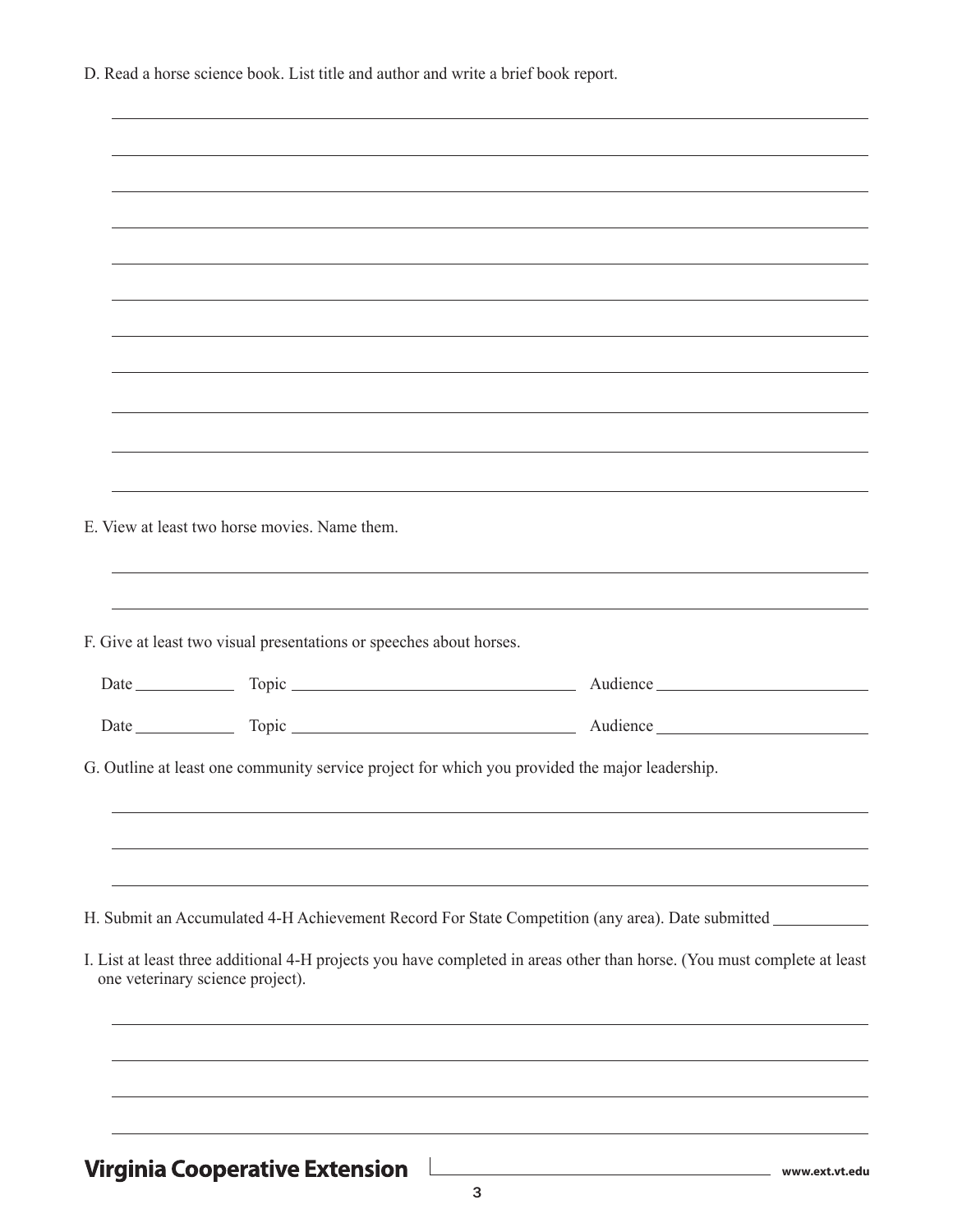J. Serve as an apprentice for at least one day for one of the following: farm manager, trainer, feed store, farrier, tack shop, horse show manager, veterinarian. Work for or with this person and outline the work or daily activities.

K. Name and outline at least five career occupations in the horse field.

L. You must serve as a junior leader and teach younger 4-H members. Describe your work.

Virginia Cooperative Extension L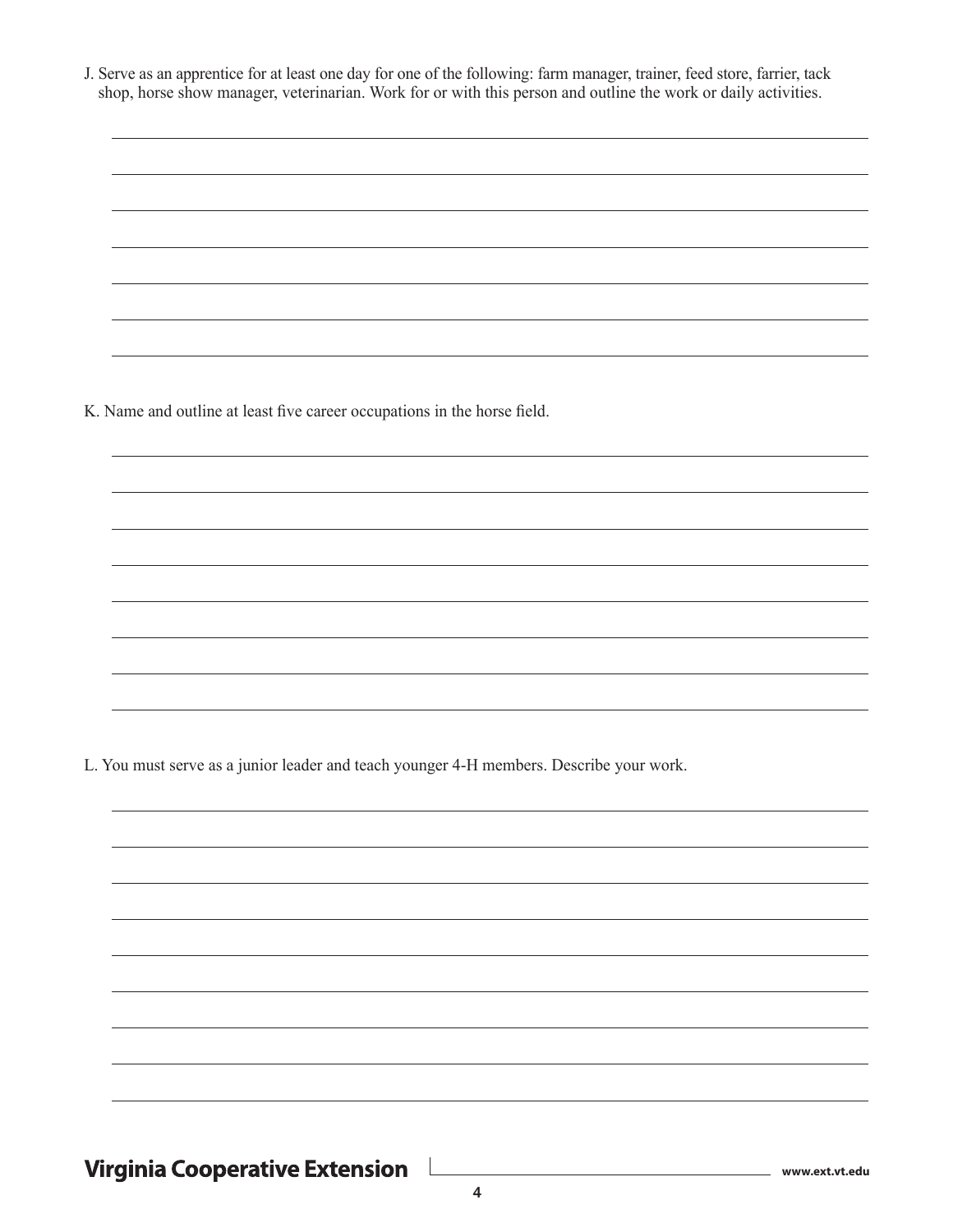### **Section 2 - Knowledge**

A. Measure a horse and record the height in hands.

B. Using a special tape measure, measure a horse for body weight. Record the estimated weight.

pounds.

C. Draw or trace a picture of the teeth of a two-year-old, a three-year-old and a five-year-old horse.

D. Briefly discuss the origin of the horse.

E. Draw or trace and label the skeleton of the horse.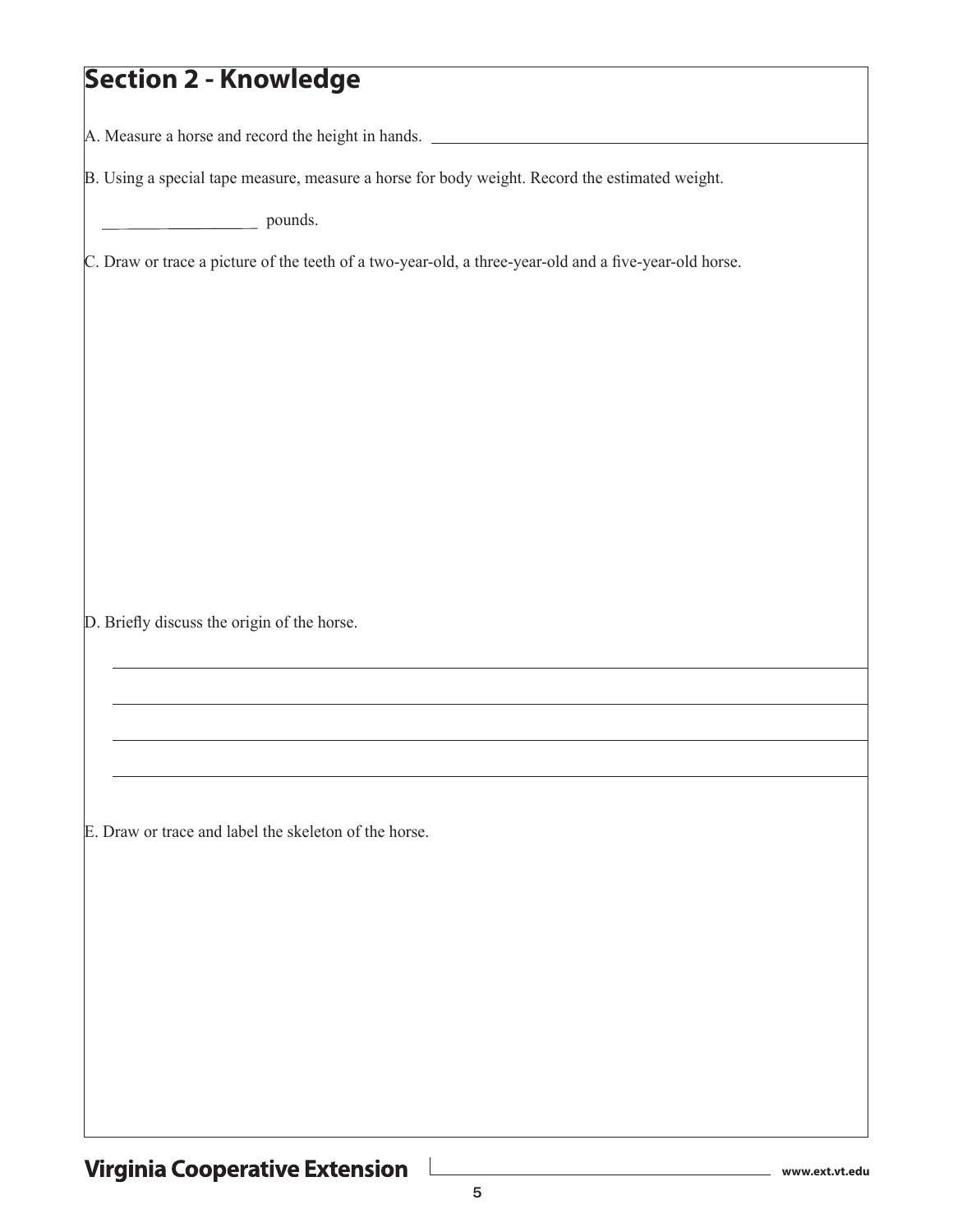F. Draw or trace the outline of the horse, designate and label at least ten unsoundnesses.

G. Draw or trace and label the reproductive tract of the mare.

Virginia Cooperative Extension L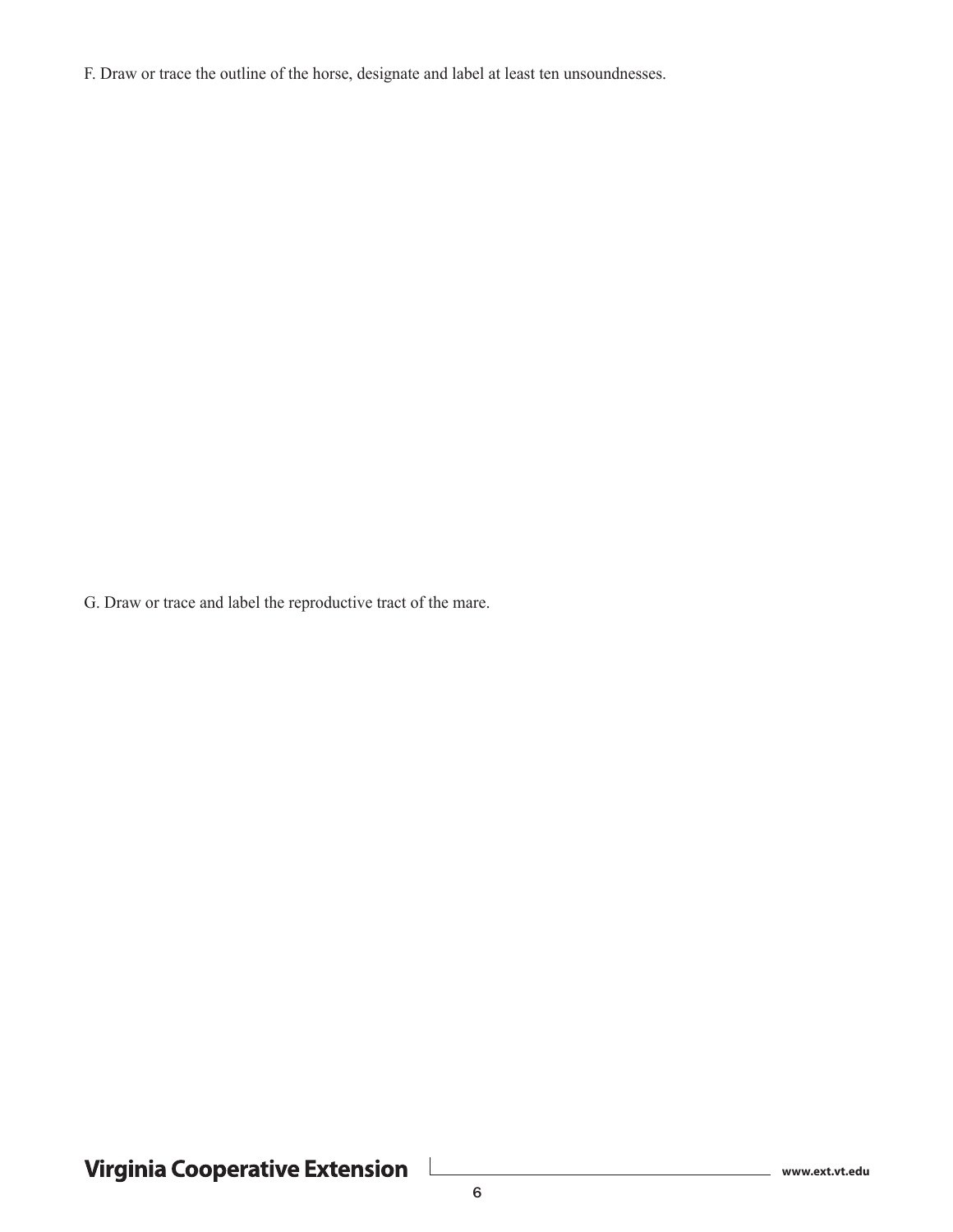| H. Observe at a farm the breeding of a mare (movie may be substituted). Date                                                                                                                                                                                                   |  |
|--------------------------------------------------------------------------------------------------------------------------------------------------------------------------------------------------------------------------------------------------------------------------------|--|
| I. Observe at a farm the foaling of a foal (movie may be substituted). Date_________________________                                                                                                                                                                           |  |
| J. Observe the shoeing of a horse (movie may be substituted). Date                                                                                                                                                                                                             |  |
|                                                                                                                                                                                                                                                                                |  |
| Title and author experience of the state of the state of the state of the state of the state of the state of the state of the state of the state of the state of the state of the state of the state of the state of the state                                                 |  |
| L. Record the following averages for the normal mature horse.                                                                                                                                                                                                                  |  |
|                                                                                                                                                                                                                                                                                |  |
| M. Record the following for the average mare.                                                                                                                                                                                                                                  |  |
|                                                                                                                                                                                                                                                                                |  |
|                                                                                                                                                                                                                                                                                |  |
|                                                                                                                                                                                                                                                                                |  |
| N. Consult with a veterinarian or professional about a basic preventative medicine program. Outline the details.                                                                                                                                                               |  |
|                                                                                                                                                                                                                                                                                |  |
|                                                                                                                                                                                                                                                                                |  |
| ,我们也不会有什么。""我们的人,我们也不会有什么?""我们的人,我们也不会有什么?""我们的人,我们也不会有什么?""我们的人,我们也不会有什么?""我们的人                                                                                                                                                                                               |  |
| ,我们也不会有什么。""我们的人,我们也不会有什么?""我们的人,我们也不会有什么?""我们的人,我们也不会有什么?""我们的人,我们也不会有什么?""我们的人                                                                                                                                                                                               |  |
|                                                                                                                                                                                                                                                                                |  |
|                                                                                                                                                                                                                                                                                |  |
|                                                                                                                                                                                                                                                                                |  |
| 0. Work with your project leader. Develop one of the following: inventory for five horses, health record for one or<br>more horses, budget for keeping a horse, balancing a ration, breeding and foaling record. Do a print-out and attach<br>it below or outline the results. |  |
|                                                                                                                                                                                                                                                                                |  |
|                                                                                                                                                                                                                                                                                |  |
|                                                                                                                                                                                                                                                                                |  |
|                                                                                                                                                                                                                                                                                |  |
|                                                                                                                                                                                                                                                                                |  |
|                                                                                                                                                                                                                                                                                |  |

Virginia Cooperative Extension

**www.ext.vt.edu**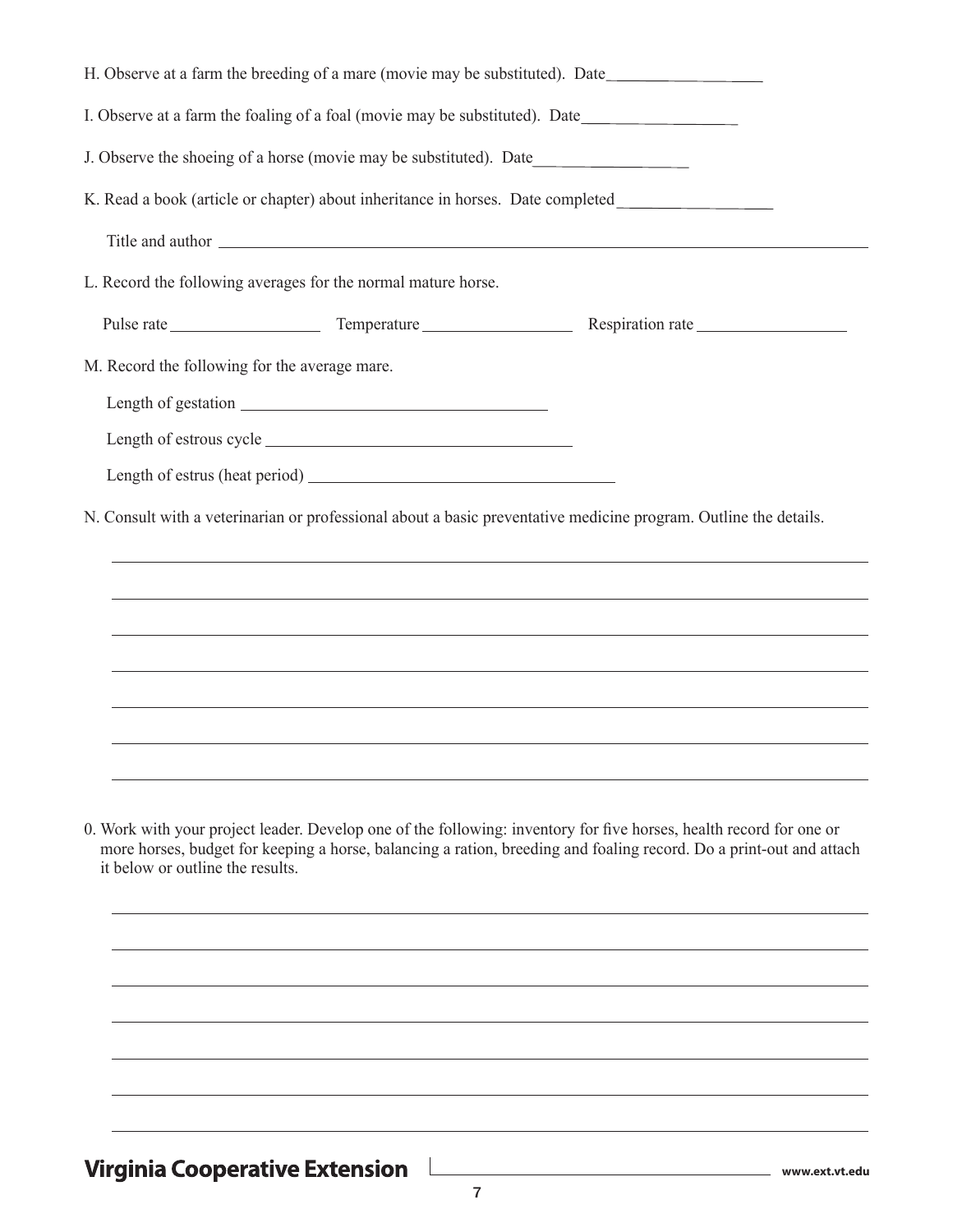| Q. With the help of your project leader or Extension Agent, prepare and have analyzed a soil sample for a horse | pasture. Record below the test results and fertilization recommendations. |
|-----------------------------------------------------------------------------------------------------------------|---------------------------------------------------------------------------|
|                                                                                                                 |                                                                           |
|                                                                                                                 |                                                                           |
|                                                                                                                 |                                                                           |

R. Briefly discuss pasture management.

S. Observe or assist with a hay-making operation (movie may be used). Date

T. Identify, study, and record the following for feedstuffs.

|                                       | Percent |                                                                                                                       |                |
|---------------------------------------|---------|-----------------------------------------------------------------------------------------------------------------------|----------------|
|                                       | Protein | <b>TDN</b>                                                                                                            |                |
| <b>Forages</b>                        |         |                                                                                                                       |                |
| Timothy hay                           |         | <u> 1989 - Andrea Stadt Britain, amerikansk politiker (d. 1989)</u>                                                   |                |
| Alfalfa hay                           |         |                                                                                                                       |                |
|                                       |         |                                                                                                                       |                |
| <b>Protein Supplement</b>             |         |                                                                                                                       |                |
| Soybean meal                          |         | <u> 1989 - Johann Harry Harry Harry Harry Harry Harry Harry Harry Harry Harry Harry Harry Harry Harry Harry Harry</u> |                |
| <b>Energy</b>                         |         |                                                                                                                       |                |
| Corn                                  |         |                                                                                                                       |                |
| Oats                                  |         |                                                                                                                       |                |
| Barley                                |         |                                                                                                                       |                |
| Molasses                              |         |                                                                                                                       |                |
| <b>Virginia Cooperative Extension</b> |         |                                                                                                                       | www.ext.vt.edu |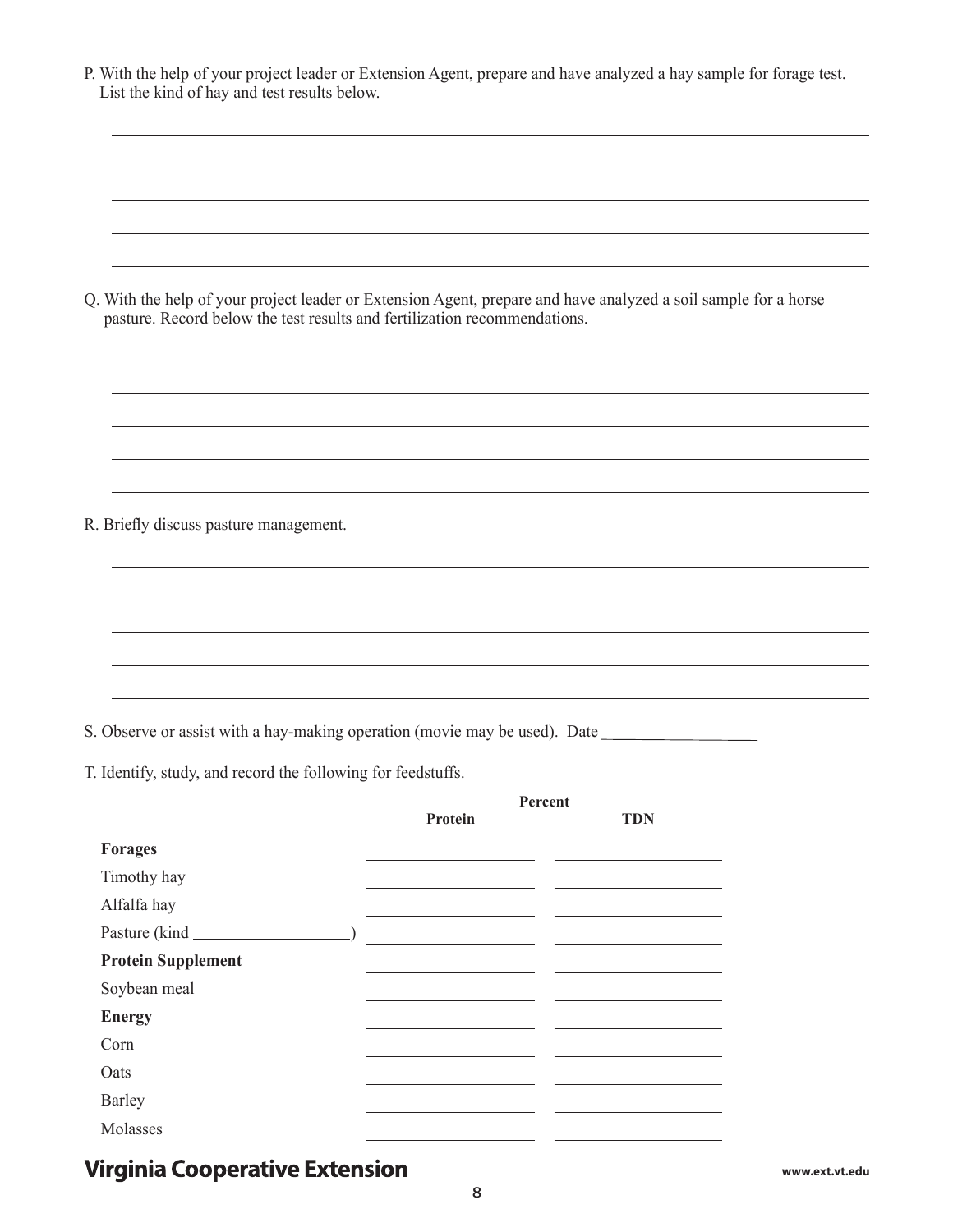U. Study and record the daily nutrient requirements for the following horses.

|                                   | Daily Feed<br>Per Horse<br>lbs. | Digestible<br>Protein lbs. | TDN lbs. | Calcium<br>Grams | Phosphorus<br>Grams | Vitamin A<br>I.U. |
|-----------------------------------|---------------------------------|----------------------------|----------|------------------|---------------------|-------------------|
| 400 lb. weanling                  |                                 |                            |          |                  |                     |                   |
| 700 lb. yearling                  |                                 |                            |          |                  |                     |                   |
| 1000 lb. mature horse (idle)      |                                 |                            |          |                  |                     |                   |
| 1000 lb. mature horse (hard work) |                                 |                            |          |                  |                     |                   |
| 1000 lb. lactating mare           |                                 |                            |          |                  |                     |                   |

V. Draw or trace and label the digestive system of the horse.

W. Using the square system, compute a 15% protein ration from shelled corn and soybean oil meal. Diagram the results.

 $\mathbf{I}$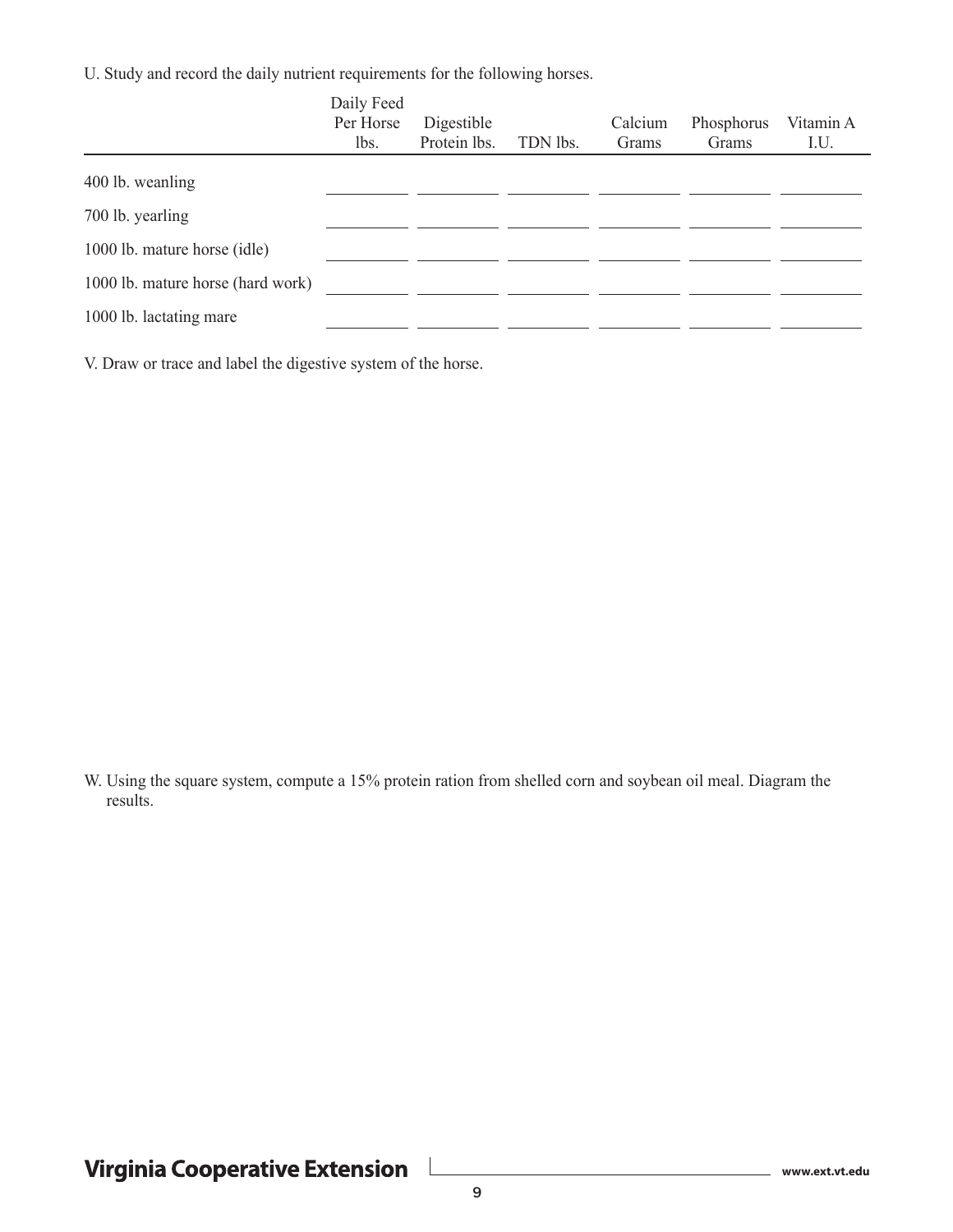| X. List and discuss a daily ration for a hard-working horse. Include feeding management, cooling-out, watering,<br>feeding, etc.                                                                                              |  |
|-------------------------------------------------------------------------------------------------------------------------------------------------------------------------------------------------------------------------------|--|
|                                                                                                                                                                                                                               |  |
|                                                                                                                                                                                                                               |  |
| Y. Discuss a training and conditioning program for a hard-working horse. Include new sports medicine techniques.                                                                                                              |  |
|                                                                                                                                                                                                                               |  |
|                                                                                                                                                                                                                               |  |
| Z. Briefly discuss the cause, prevention, and treatment of the following diseases, parasites, and vices.                                                                                                                      |  |
| <b>Diseases</b>                                                                                                                                                                                                               |  |
|                                                                                                                                                                                                                               |  |
|                                                                                                                                                                                                                               |  |
| 3. Tetanus                                                                                                                                                                                                                    |  |
| 4. Azoturia en el control de la control de la control de la control de la control de la control de la control de la control de la control de la control de la control de la control de la control de la control de la control |  |
| 5. Laminitis                                                                                                                                                                                                                  |  |
|                                                                                                                                                                                                                               |  |
| <b>Virginia Cooperative Extension</b>                                                                                                                                                                                         |  |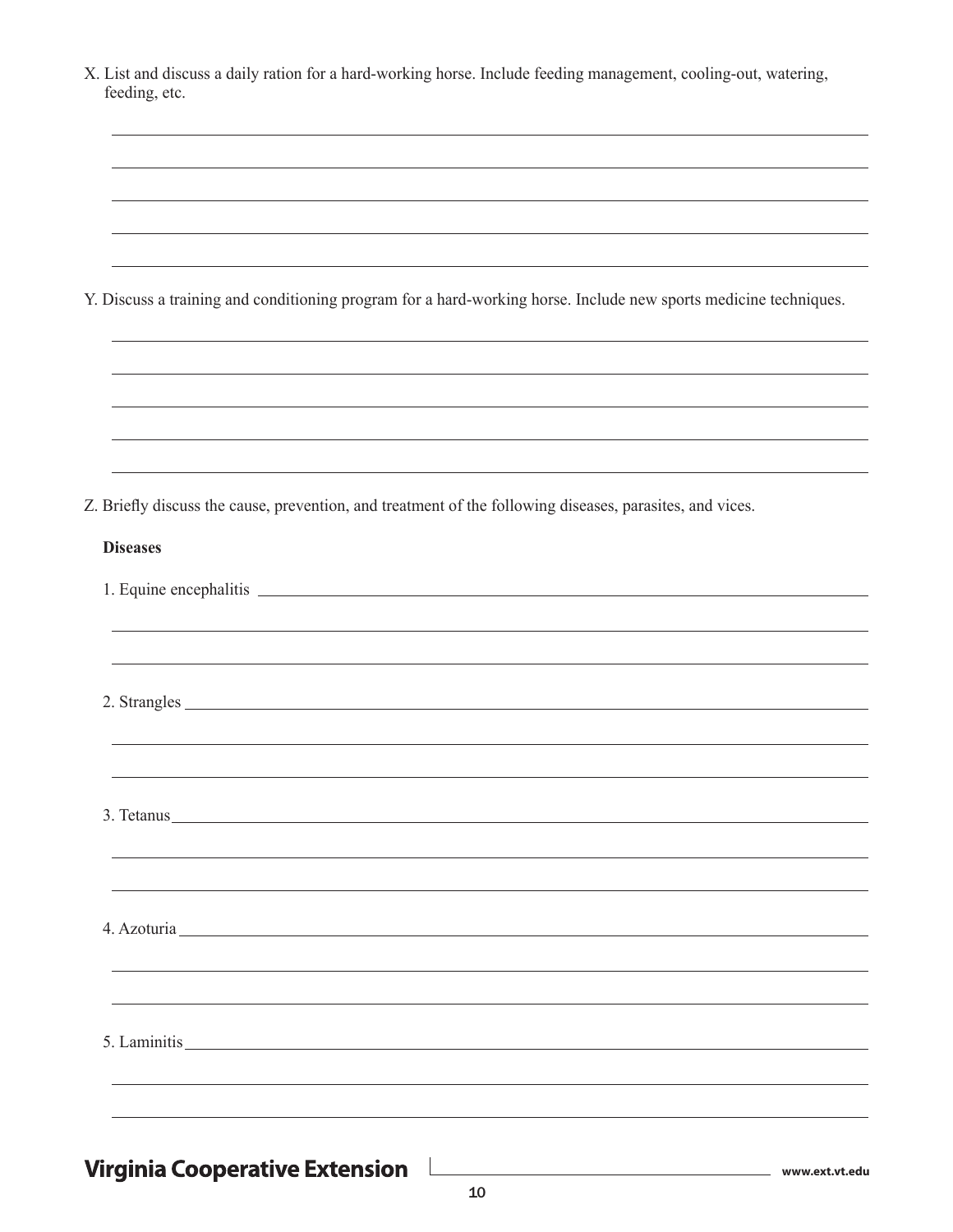| ,我们也不能在这里的时候,我们也不能在这里的时候,我们也不能会在这里的时候,我们也不能会在这里的时候,我们也不能会在这里的时候,我们也不能会在这里的时候,我们也                                                                                                                                                   |  |
|------------------------------------------------------------------------------------------------------------------------------------------------------------------------------------------------------------------------------------|--|
|                                                                                                                                                                                                                                    |  |
|                                                                                                                                                                                                                                    |  |
| ,我们也不能在这里的时候,我们也不能在这里的时候,我们也不能会在这里,我们也不能会在这里的时候,我们也不能会在这里的时候,我们也不能会在这里的时候,我们也不能会                                                                                                                                                   |  |
|                                                                                                                                                                                                                                    |  |
|                                                                                                                                                                                                                                    |  |
| 8. Heaves                                                                                                                                                                                                                          |  |
|                                                                                                                                                                                                                                    |  |
|                                                                                                                                                                                                                                    |  |
| 9. Colic <u>contract the collection</u> of the collection of the collection of the collection of the collection of the collection of the collection of the collection of the collection of the collection of the collection of the |  |
|                                                                                                                                                                                                                                    |  |
| ,我们也不能在这里的时候,我们也不能在这里的时候,我们也不能不能不能不能不能不能不能不能不能不能不能不能不能不能。""我们,我们也不能不能不能不能不能不能不能不能                                                                                                                                                  |  |
|                                                                                                                                                                                                                                    |  |
|                                                                                                                                                                                                                                    |  |
|                                                                                                                                                                                                                                    |  |
|                                                                                                                                                                                                                                    |  |
|                                                                                                                                                                                                                                    |  |
| 11. Equine Infectious Anemia 2008                                                                                                                                                                                                  |  |
| ,我们也不能在这里的时候,我们也不能在这里的时候,我们也不能在这里的时候,我们也不能会在这里的时候,我们也不能会在这里的时候,我们也不能会在这里的时候,我们也不                                                                                                                                                   |  |
|                                                                                                                                                                                                                                    |  |
|                                                                                                                                                                                                                                    |  |
|                                                                                                                                                                                                                                    |  |
|                                                                                                                                                                                                                                    |  |
|                                                                                                                                                                                                                                    |  |
| 13. Navicular                                                                                                                                                                                                                      |  |
|                                                                                                                                                                                                                                    |  |
|                                                                                                                                                                                                                                    |  |

Virginia Cooperative Extension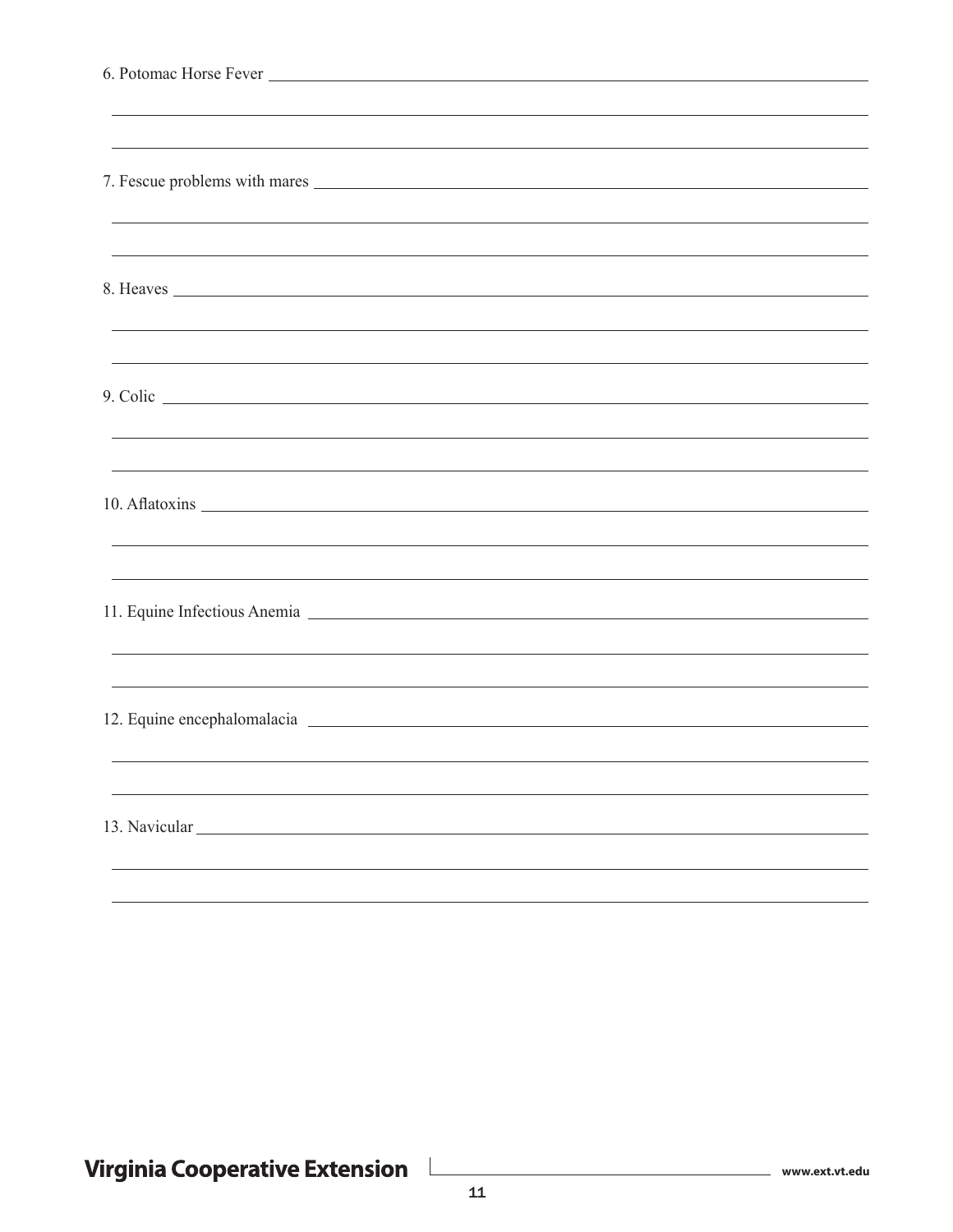#### **Parasites**

| 1. Flies                                                                                                                                                                                                                             |                                                                                                                        |  |  |
|--------------------------------------------------------------------------------------------------------------------------------------------------------------------------------------------------------------------------------------|------------------------------------------------------------------------------------------------------------------------|--|--|
|                                                                                                                                                                                                                                      | <u> 1989 - Johann Stoff, amerikansk politiker (d. 1989)</u>                                                            |  |  |
|                                                                                                                                                                                                                                      | <u> 1989 - Johann Stoff, deutscher Stoffen und der Stoffen und der Stoffen und der Stoffen und der Stoffen und de</u>  |  |  |
| 2. Ticks                                                                                                                                                                                                                             |                                                                                                                        |  |  |
|                                                                                                                                                                                                                                      |                                                                                                                        |  |  |
|                                                                                                                                                                                                                                      |                                                                                                                        |  |  |
| 3. Mites                                                                                                                                                                                                                             |                                                                                                                        |  |  |
|                                                                                                                                                                                                                                      | <u> 1989 - Andrea Santa Alemania, amerikana amerikana amerikana amerikana amerikana amerikana amerikana amerikan</u>   |  |  |
|                                                                                                                                                                                                                                      |                                                                                                                        |  |  |
|                                                                                                                                                                                                                                      |                                                                                                                        |  |  |
|                                                                                                                                                                                                                                      | <u> 1989 - Andrea Santana, amerikana amerikana amerikana amerikana amerikana amerikana amerikana amerikana amerika</u> |  |  |
|                                                                                                                                                                                                                                      | ,我们也不能在这里的时候,我们也不能在这里的时候,我们也不能不能不能不能不能不能不能不能不能不能。""我们的时候,我们也不能不能不能不能不能不能不能不能不能不能                                       |  |  |
|                                                                                                                                                                                                                                      |                                                                                                                        |  |  |
|                                                                                                                                                                                                                                      | ,我们也不能在这里的时候,我们也不能在这里的时候,我们也不能不能不能不能不能不能不能不能不能不能不能不能不能。""我们,我们也不能不能不能不能不能不能不能不能不能                                      |  |  |
|                                                                                                                                                                                                                                      |                                                                                                                        |  |  |
| 6. Strongyles <u>example and the set of the set of the set of the set of the set of the set of the set of the set of the set of the set of the set of the set of the set of the set of the set of the set of the set of the set </u> |                                                                                                                        |  |  |
|                                                                                                                                                                                                                                      | ,我们也不能会在这里,我们的人们就会在这里,我们的人们就会在这里,我们的人们就会在这里,我们的人们就会在这里,我们的人们就会在这里,我们的人们就会在这里,我们的                                       |  |  |
|                                                                                                                                                                                                                                      |                                                                                                                        |  |  |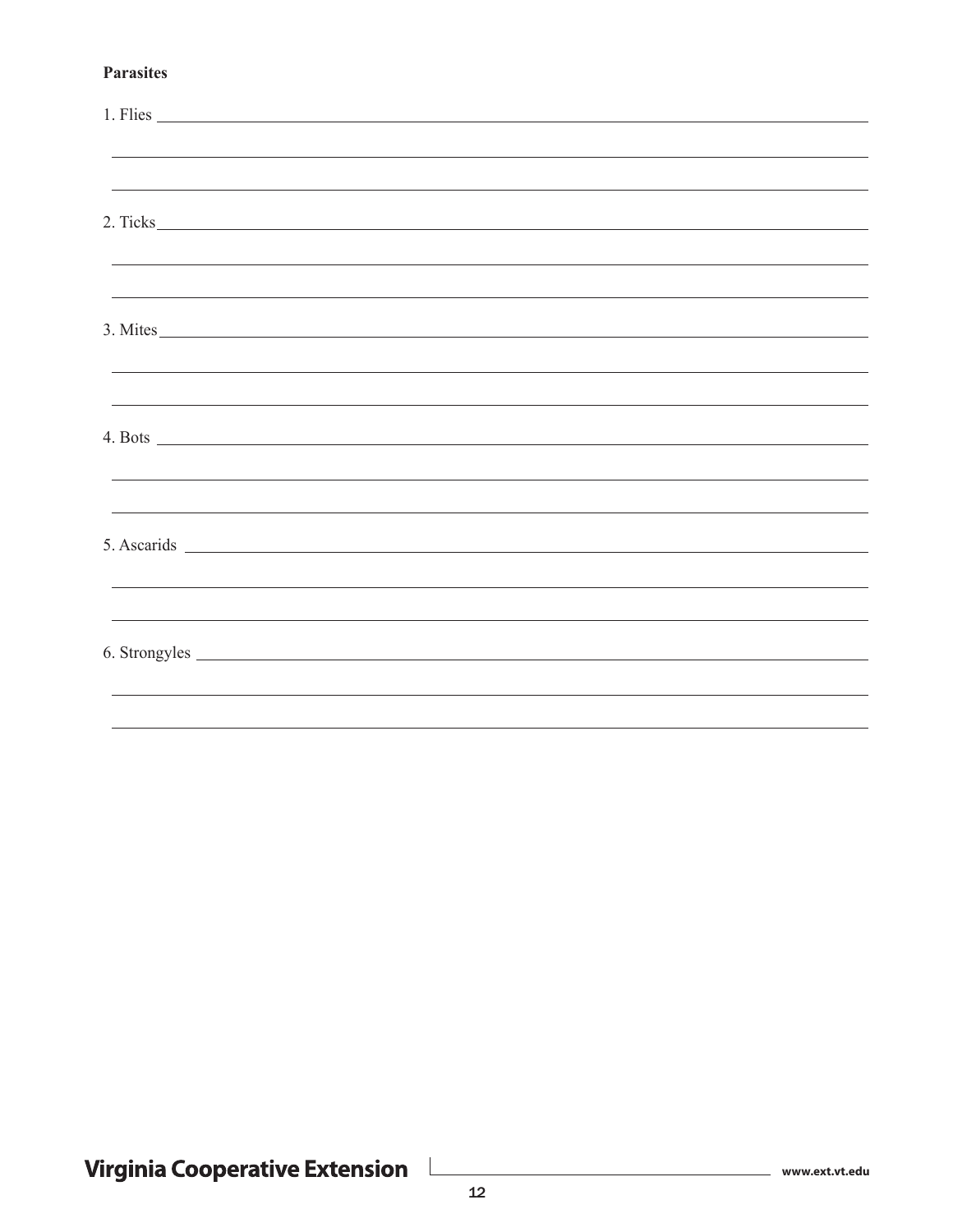#### **Vices**

|                  | ,我们也不会有什么。""我们的人,我们也不会有什么?""我们的人,我们也不会有什么?""我们的人,我们也不会有什么?""我们的人,我们也不会有什么?""我们的人                                                                                                                           |  |  |
|------------------|------------------------------------------------------------------------------------------------------------------------------------------------------------------------------------------------------------|--|--|
|                  |                                                                                                                                                                                                            |  |  |
|                  |                                                                                                                                                                                                            |  |  |
|                  | ,我们也不会有什么。""我们的人,我们也不会有什么?""我们的人,我们也不会有什么?""我们的人,我们也不会有什么?""我们的人,我们也不会有什么?""我们的人<br><u> 1989 - Andrea Santana, amerikana amerikana amerikana amerikana amerikana amerikana amerikana amerikana amerika</u> |  |  |
|                  |                                                                                                                                                                                                            |  |  |
|                  | ,我们也不能在这里的时候,我们也不能在这里的时候,我们也不能会在这里的时候,我们也不能会在这里的时候,我们也不能会在这里的时候,我们也不能会在这里的时候,我们也不                                                                                                                          |  |  |
|                  |                                                                                                                                                                                                            |  |  |
|                  |                                                                                                                                                                                                            |  |  |
|                  |                                                                                                                                                                                                            |  |  |
|                  |                                                                                                                                                                                                            |  |  |
|                  |                                                                                                                                                                                                            |  |  |
|                  |                                                                                                                                                                                                            |  |  |
|                  |                                                                                                                                                                                                            |  |  |
|                  |                                                                                                                                                                                                            |  |  |
|                  |                                                                                                                                                                                                            |  |  |
|                  |                                                                                                                                                                                                            |  |  |
|                  |                                                                                                                                                                                                            |  |  |
|                  |                                                                                                                                                                                                            |  |  |
|                  |                                                                                                                                                                                                            |  |  |
|                  |                                                                                                                                                                                                            |  |  |
| 8. Biting $\_\_$ |                                                                                                                                                                                                            |  |  |
|                  |                                                                                                                                                                                                            |  |  |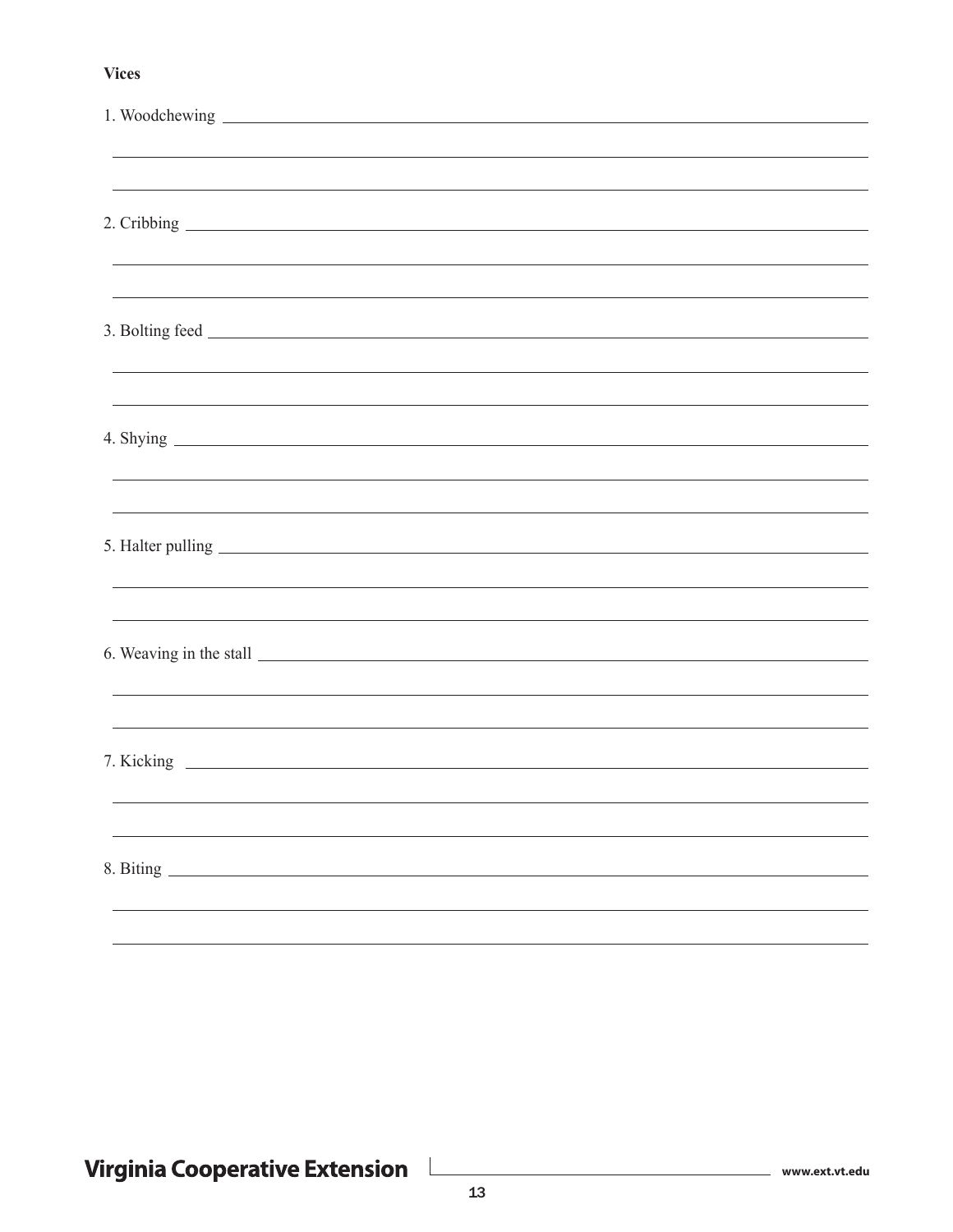# **Section 3 - Dismounted Abilities**

Give the date on which you properly demonstrated the following to a designated leader or inspector.\* (Must do at least ten of the following). Leader may add to the list.

|                                                                                          | Date | Signature of Leader                                   |
|------------------------------------------------------------------------------------------|------|-------------------------------------------------------|
| 1. Identify good quality and poor quality grain.                                         |      |                                                       |
| 2. Identify good quality and poor quality hay.                                           |      |                                                       |
| 3. Identify good quality and poor quality pasture.                                       |      |                                                       |
| 4. Discuss in detail all safety precautions for working with<br>horses.                  |      |                                                       |
| 5. Discuss safe fencing and unsafe fencing for horses.                                   |      |                                                       |
| 6. Develop a stable management record and budget for<br>keeping a horse.                 |      |                                                       |
| 7. Observe artificial insemination of a mare.                                            |      |                                                       |
| 8. Discuss fire prevention for the barn and stable.                                      |      |                                                       |
| 9. Observe the evaluation of semen collected from a stallion.                            |      | <u> 1989 - Andrea Stadt, fransk politik (d. 1989)</u> |
| 10. Observe freeze branding.                                                             |      |                                                       |
| 11. Observe a veterinarian giving shots.                                                 |      |                                                       |
| 12. Observe a veterinarian treating a sick horse.                                        |      |                                                       |
| 13. Discuss what to do for various emergency conditions until<br>a veterinarian arrives. |      |                                                       |
| 14. Feed and water a horse.                                                              |      |                                                       |
| 15. Twitch a horse.                                                                      |      |                                                       |
| 16. Load and unload a horse.                                                             |      |                                                       |
| 17. Diagram a gymkhana course.                                                           |      |                                                       |
| 18. Diagram a hunter course.                                                             |      |                                                       |
| 19. Diagram a trail class course.                                                        |      |                                                       |
| 20. Care for a horse after a demanding ride.                                             |      |                                                       |
| 21. Harness and drive a horse or a team.                                                 |      |                                                       |
| 22. Trim a hoof.                                                                         |      |                                                       |
| 23. Administer a deworming agent (advised by a veterinarian). ___________________        |      |                                                       |
| 24. Take the temperature, pulse rate, and respiration rate of a<br>horse.                |      |                                                       |
| 25. Clean tack.                                                                          |      | <u> 1999 - Johann Stein, mars et al. (b. 1989)</u>    |
| 26. Longe a horse.                                                                       |      |                                                       |
|                                                                                          |      |                                                       |
|                                                                                          |      |                                                       |
|                                                                                          |      |                                                       |
|                                                                                          |      |                                                       |
|                                                                                          |      |                                                       |
| <b>Virginia Cooperative Extension</b>                                                    |      | www.ext.vt.edu                                        |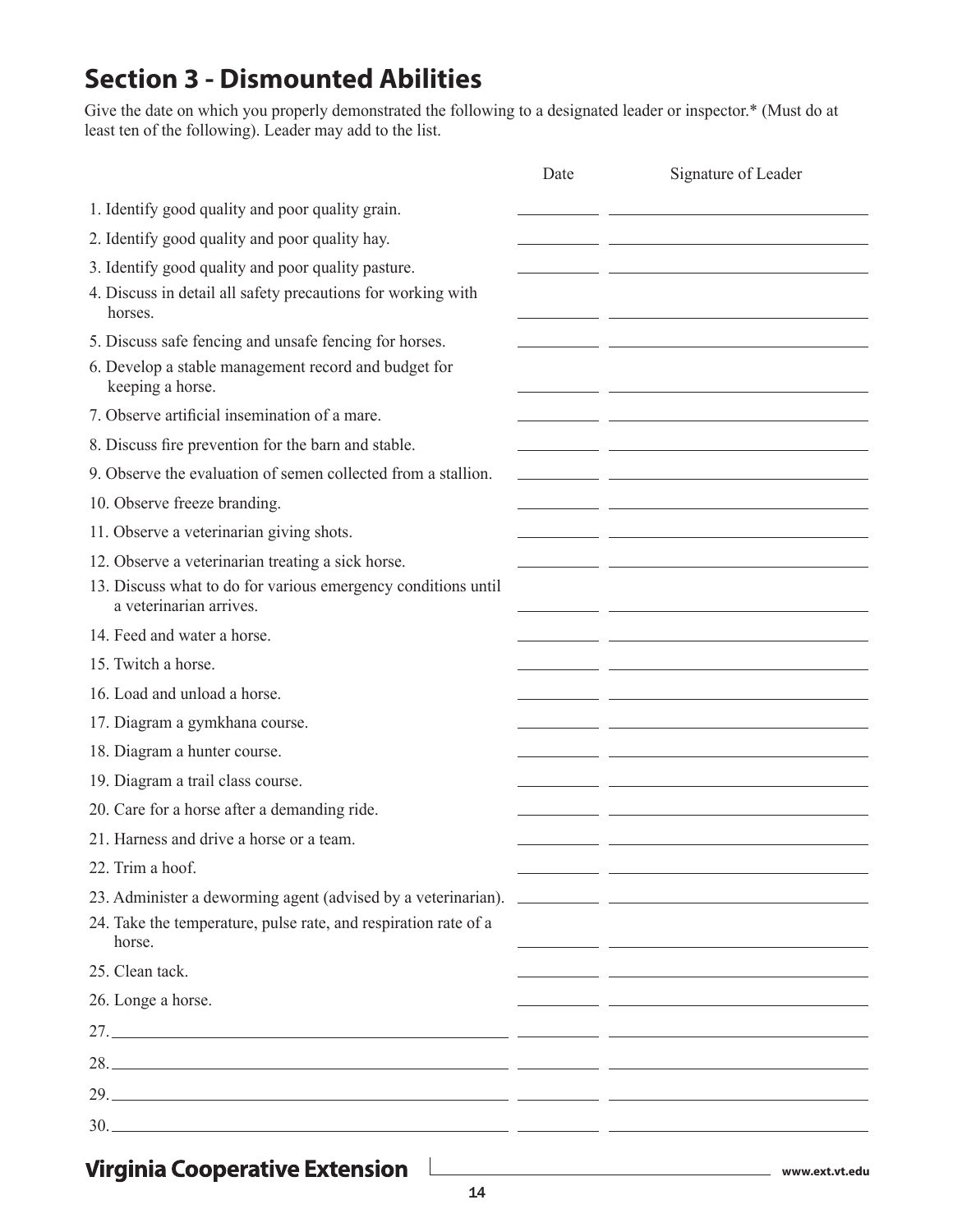## **Section 4 - Mounted Abilities**

Give the date on which you properly demonstrated the following to a designated inspector or leader. **This entire section is optional.** You must have received riding instructions before attempting this section.

|                                                           | Date | Signature of Leader |
|-----------------------------------------------------------|------|---------------------|
| 1. Review safety precautions for riding.                  |      |                     |
| 2. Ride in a ring - walk, trot, and canter both ways.     |      |                     |
| 3. Complete a trail ride.                                 |      |                     |
| 4. Special tests (to be added and devised by the leader). |      |                     |

### **Project Reports**

Photos - News Articles

 $\Box$